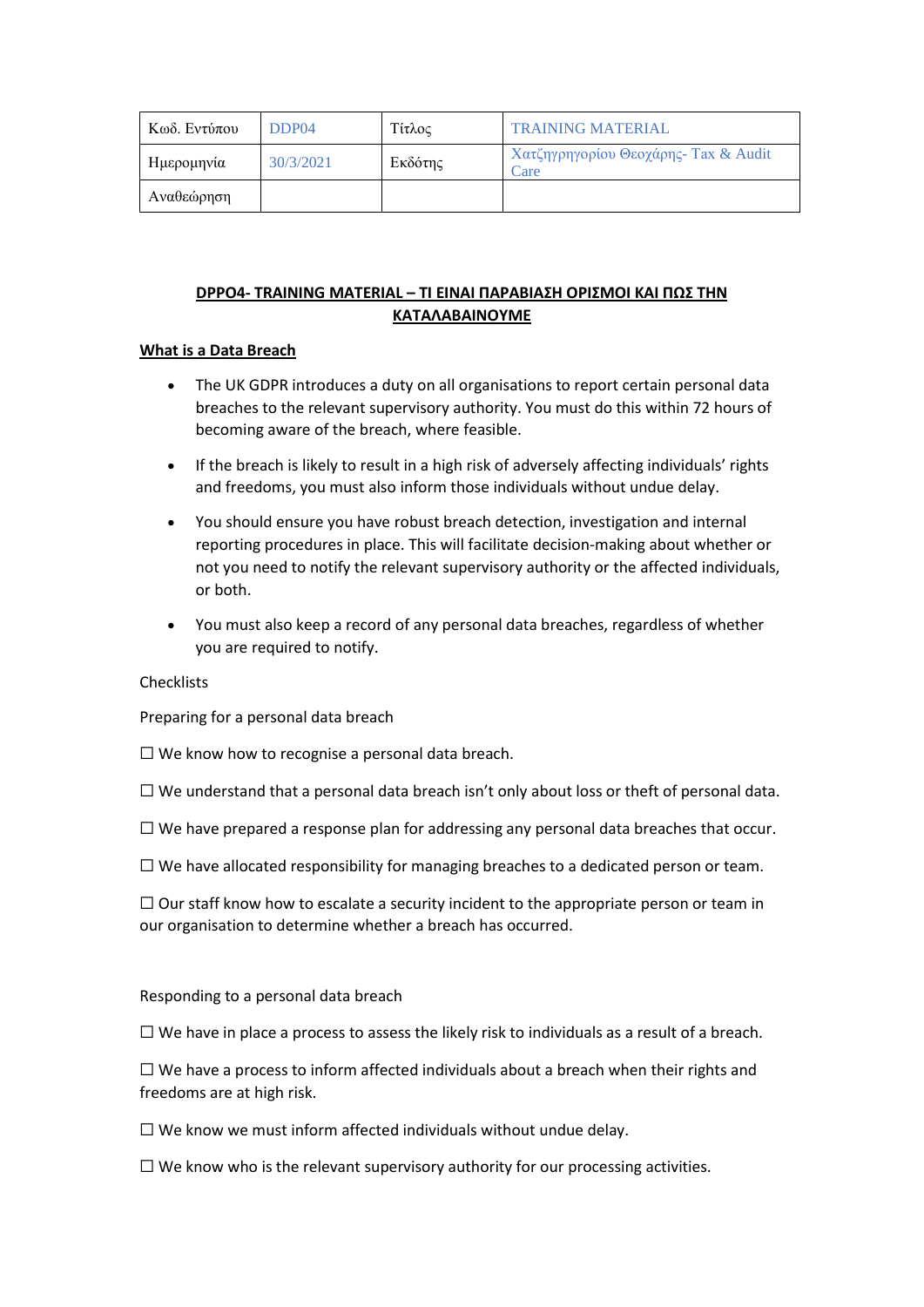$\Box$  We have a process to notify the ICO of a breach within 72 hours of becoming aware of it, even if we do not have all the details yet.

 $\Box$  We know what information we must give the ICO about a breach.

 $\Box$  We know what information about a breach we must provide to individuals, and that we should provide advice to help them protect themselves from its effects.

 $\Box$  We document all breaches, even if they don't all need to be reported.

In brief

- [What is a personal data breach?](https://ico.org.uk/for-organisations/guide-to-data-protection/guide-to-the-general-data-protection-regulation-gdpr/personal-data-breaches/#whatisa)
- [Risk-assessing data breaches](https://ico.org.uk/for-organisations/guide-to-data-protection/guide-to-the-general-data-protection-regulation-gdpr/personal-data-breaches/#riskassessingdata)
- [When do we need to tell individuals about a breach?](https://ico.org.uk/for-organisations/guide-to-data-protection/guide-to-the-general-data-protection-regulation-gdpr/personal-data-breaches/#whendowe)
- [What information must we provide to individuals when telling them about a breach?](https://ico.org.uk/for-organisations/guide-to-data-protection/guide-to-the-general-data-protection-regulation-gdpr/personal-data-breaches/#whatinformationmust)
- [What breaches do we need to notify the ICO about?](https://ico.org.uk/for-organisations/guide-to-data-protection/guide-to-the-general-data-protection-regulation-gdpr/personal-data-breaches/#whatbreachesdo)
- [What role do processors have?](https://ico.org.uk/for-organisations/guide-to-data-protection/guide-to-the-general-data-protection-regulation-gdpr/personal-data-breaches/#whatroledo)
- [How much time do we have to report a breach?](https://ico.org.uk/for-organisations/guide-to-data-protection/guide-to-the-general-data-protection-regulation-gdpr/personal-data-breaches/#howmuchtime)
- [What information must a breach notification to the ICO contain?](https://ico.org.uk/for-organisations/guide-to-data-protection/guide-to-the-general-data-protection-regulation-gdpr/personal-data-breaches/#authority)
- [What if we don't have all the required information available yet?](https://ico.org.uk/for-organisations/guide-to-data-protection/guide-to-the-general-data-protection-regulation-gdpr/personal-data-breaches/#whatifwe)
- [How do we notify a breach to the ICO?](https://ico.org.uk/for-organisations/guide-to-data-protection/guide-to-the-general-data-protection-regulation-gdpr/personal-data-breaches/#howdowe)
- [Does the UK GDPR require us to take any other steps in response to a breach?](https://ico.org.uk/for-organisations/guide-to-data-protection/guide-to-the-general-data-protection-regulation-gdpr/personal-data-breaches/#doestheukgdpr)
- [What else should we take into account?](https://ico.org.uk/for-organisations/guide-to-data-protection/guide-to-the-general-data-protection-regulation-gdpr/personal-data-breaches/#whatelseshould)
- [What happens if we fail to notify the ICO of all notifiable breaches?](https://ico.org.uk/for-organisations/guide-to-data-protection/guide-to-the-general-data-protection-regulation-gdpr/personal-data-breaches/#whathappensif)

#### What is a personal data breach?

A personal data breach means a breach of security leading to the accidental or unlawful destruction, loss, alteration, unauthorised disclosure of, or access to, personal data. This includes breaches that are the result of both accidental and deliberate causes. It also means that a breach is more than just about losing personal data.

#### **Example**

Personal data breaches can include:

- access by an unauthorised third party;
- deliberate or accidental action (or inaction) by a controller or processor;
- sending personal data to an incorrect recipient;
- computing devices containing personal data being lost or stolen;
- alteration of personal data without permission; and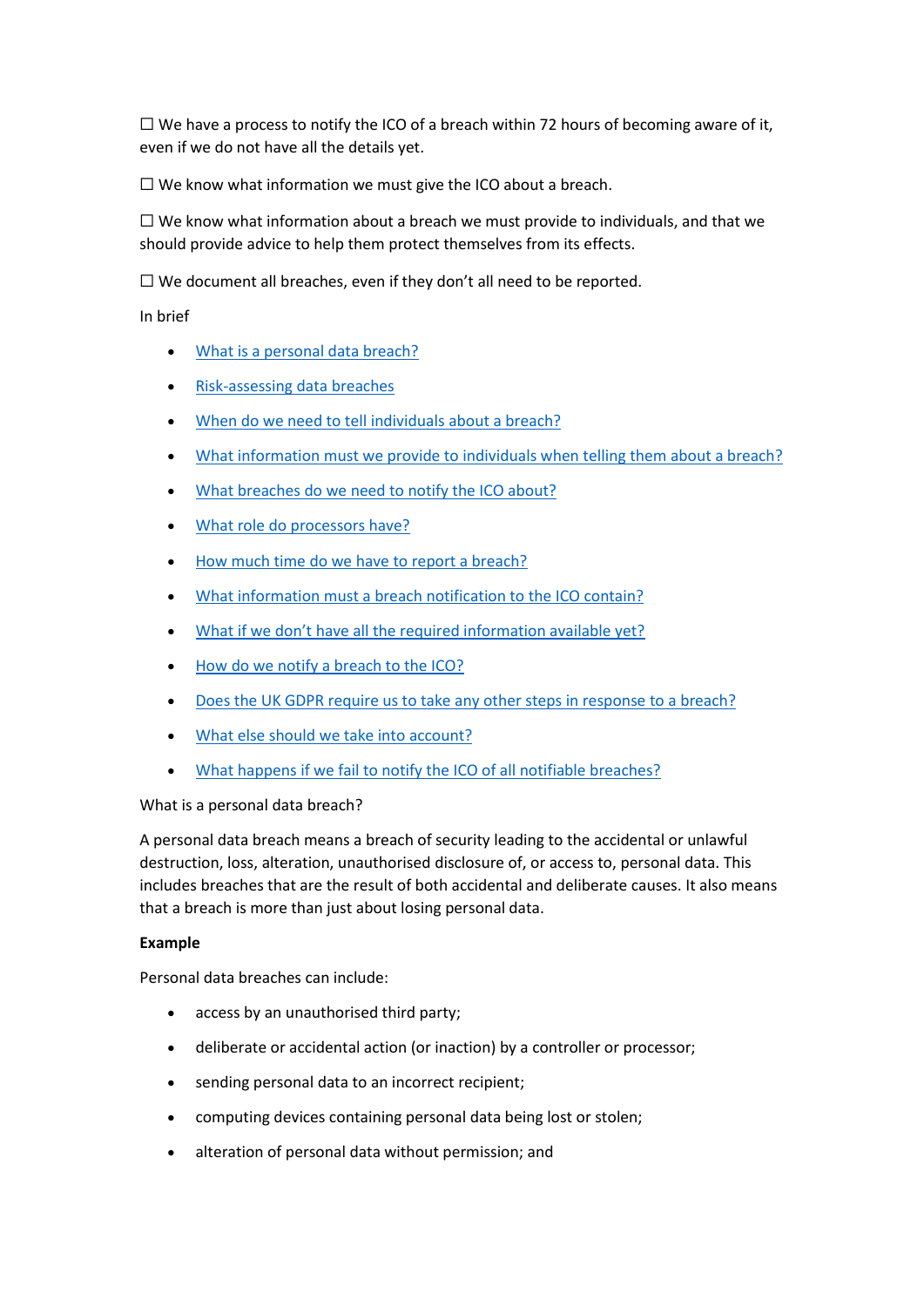• loss of availability of personal data.

A personal data breach can be broadly defined as a security incident that has affected the confidentiality, integrity or availability of personal data. In short, there will be a personal data breach whenever any personal data is accidentally lost, destroyed, corrupted or disclosed; if someone accesses the data or passes it on without proper authorisation; or if the data is made unavailable and this unavailability has a significant negative effect on individuals.

#### Risk-assessing data breaches

Recital 87 of the UK GDPR says that when a security incident takes place, you should quickly establish whether a personal data breach has occurred and, if so, promptly take steps to address it, including telling the ICO if required.

Remember, the focus of risk regarding breach reporting is on the potential negative consequences for individuals. Recital 85 of the UK GDPR explains that:

"A personal data breach may, if not addressed in an appropriate and timely manner, result in physical, material or non-material damage to natural persons such as loss of control over their personal data or limitation of their rights, discrimination, identity theft or fraud, financial loss, unauthorised reversal of pseudonymisation, damage to reputation, loss of confidentiality of personal data protected by professional secrecy or any other significant economic or social disadvantage to the natural person concerned."

This means that a breach can have a range of adverse effects on individuals, which include emotional distress, and physical and material damage. Some personal data breaches will not lead to risks beyond possible inconvenience to those who need the data to do their job. Other breaches can significantly affect individuals whose personal data has been compromised. You need to assess this case by case, looking at all relevant factors.

## **Example**

The theft of a customer database, whose data may be used to commit identity fraud, would need to be notified, given its likely impact on those individuals who could suffer financial loss or other consequences. But you would not normally need to notify the ICO, for example, about the loss or inappropriate alteration of a staff telephone list.

So, on becoming aware of a breach, you should contain it and assess the potential adverse consequences for individuals, based on how serious or substantial these are, and how likely they are to happen.

For more details about assessing risk, please see section IV of the Article 29 Working Party guidelines on personal data breach notification.

When do we need to tell individuals about a breach?

If a breach is likely to result in a high risk to the rights and freedoms of individuals, the UK GDPR says you must inform those concerned directly and without undue delay. In other words, this should take place as soon as possible.

A 'high risk' means the requirement to inform individuals is higher than for notifying the ICO. Again, you will need to assess both the severity of the potential or actual impact on individuals as a result of a breach and the likelihood of this occurring. If the impact of the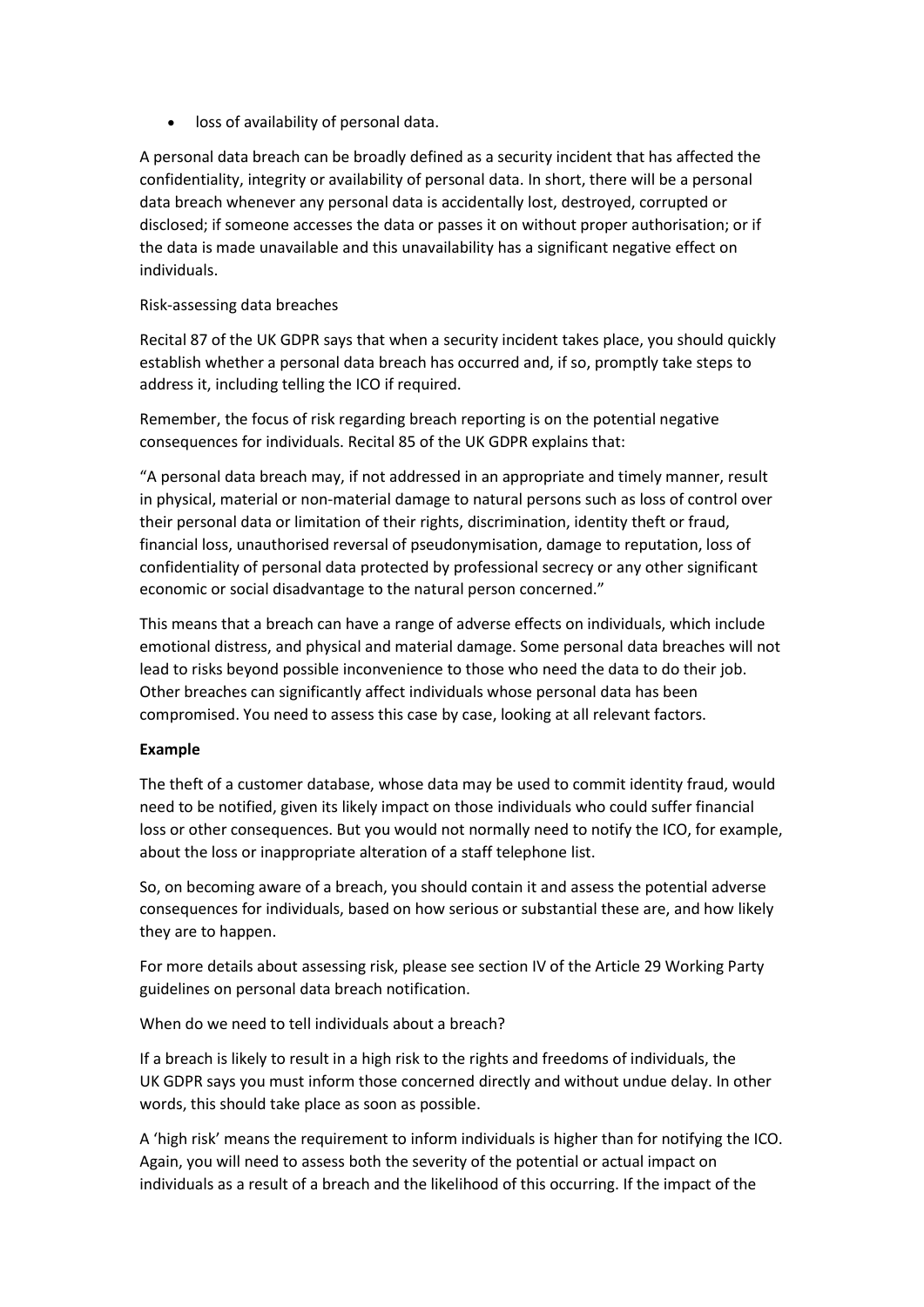breach is more severe, the risk is higher; if the likelihood of the consequences is greater, then again the risk is higher. In such cases, you will need to promptly inform those affected, particularly if there is a need to mitigate an immediate risk of damage to them. One of the main reasons for informing individuals is to help them take steps to protect themselves from the effect of a breach.

## **Example**

- A hospital suffers a breach that results in accidental disclosure of patient records. There is likely to be a significant impact on the affected individuals because of the sensitivity of the data and their confidential medical details becoming known to others. This is likely to result in a high risk to their rights and freedoms, so they would need to be informed about the breach.
- A university experiences a breach when a member of staff accidentally deletes a record of alumni contact details. The details are later re-created from a backup. This is unlikely to result in a high risk to the rights and freedoms of those individuals. They don't need to be informed about the breach.
- A medical professional sends incorrect medical records to another professional. They inform the sender immediately and delete the information securely. This is unlikely to result in a risk to the rights and freedoms of the individual. They don't need to be informed about the breach.

If you decide not to notify individuals, you will still need to notify the ICO unless you can demonstrate that the breach is unlikely to result in a risk to rights and freedoms. You should also remember that the ICO has the power to compel you to inform affected individuals if we consider there is a high risk. In any event, you should document your decision-making process in line with the requirements of the accountability principle.

What information must we provide to individuals when telling them about a breach?

You need to describe, in clear and plain language, the nature of the personal data breach and, at least:

- the name and contact details of any data protection officer you have, or other contact point where more information can be obtained;
- a description of the likely consequences of the personal data breach; and
- a description of the measures taken or proposed to deal with the personal data breach and, where appropriate, a description of the measures taken to mitigate any possible adverse effects.

If possible, you should give specific and clear advice to individuals on the steps they can take to protect themselves, and what you are willing to do to help them. Depending on the circumstances, this may include such things as:

- forcing a password reset;
- advising individuals to use strong, unique passwords; and
- telling them to look out for phishing emails or fraudulent activity on their accounts.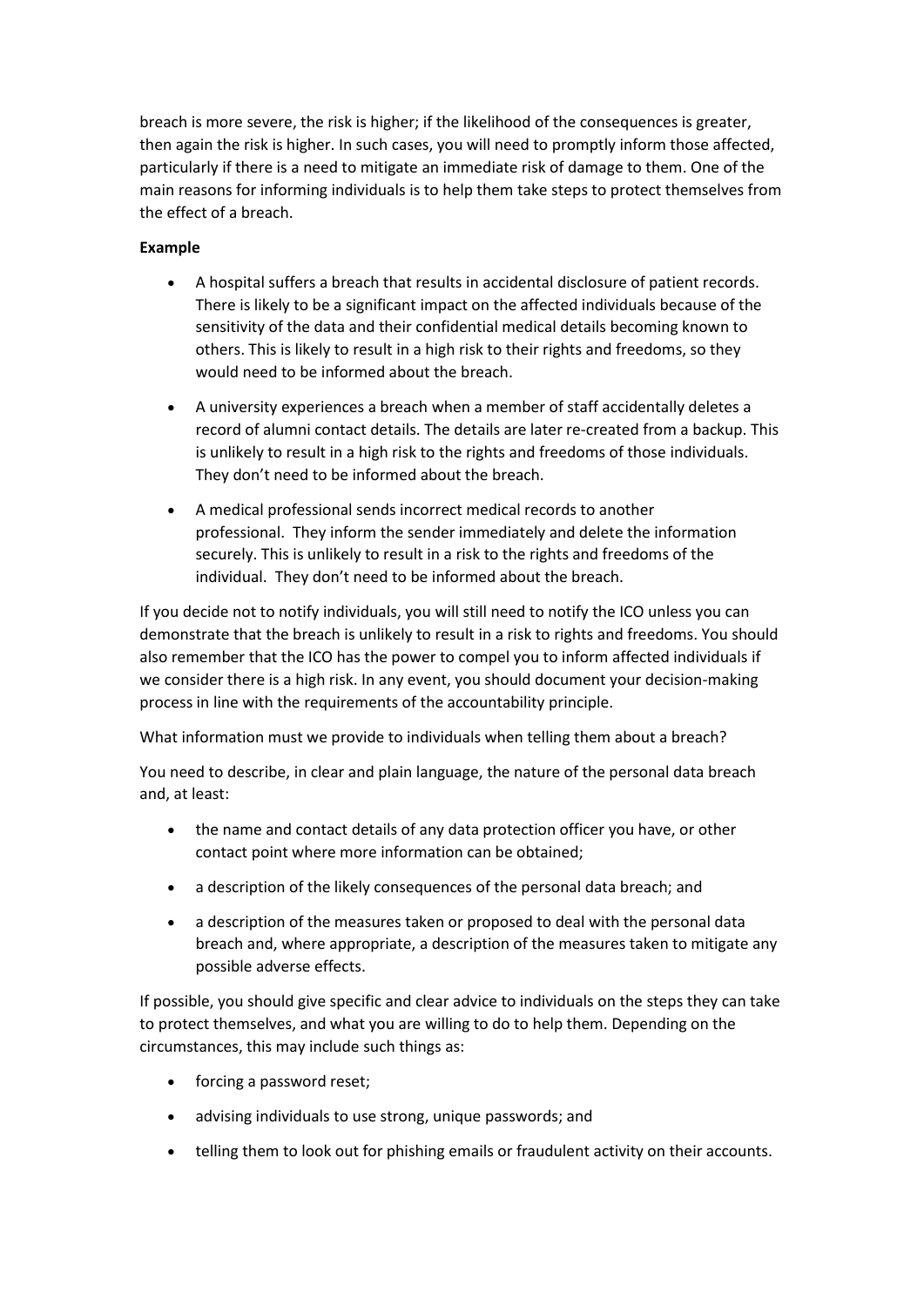What breaches do we need to notify the ICO about?

When a personal data breach has occurred, you need to establish the likelihood of the risk to people's rights and freedoms. If a risk is likely, you must notify the ICO; if a risk is unlikely, you don't have to report it. However, if you decide you don't need to report the breach, you need to be able to justify this decision, so you should document it.

## What role do processors have?

If your organisation uses a data processor, and this processor suffers a breach, then under Article 33(2) it must inform you without undue delay as soon as it becomes aware.

#### **Example**

Your organisation (the controller) contracts an IT services firm (the processor) to archive and store customer records. The IT firm detects an attack on its network that results in personal data about its clients being unlawfully accessed. As this is a personal data breach, the IT firm promptly notifies you that the breach has taken place. You in turn notify the ICO, if reportable.

This requirement allows you to take steps to address the breach and meet your breachreporting obligations under the UK GDPR.

If you use a processor, the requirements on breach reporting should be detailed in the contract between you and your processor, as required under Article 28. For more details about contracts, please see our draft UK GDPR guidance on contracts and liabilities between [controllers and processors.](https://ico.org.uk/media/about-the-ico/consultations/2014789/draft-gdpr-contracts-guidance-v1-for-consultation-september-2017.pdf)

How much time do we have to report a breach?

You must report a notifiable breach to the ICO without undue delay, but not later than 72 hours after becoming aware of it. If you take longer than this, you must give reasons for the delay.

Section II of the Article 29 Working Party Guidelines on personal data breach notification gives more details of when a controller can be considered to have 'become aware' of a breach.

What information must a breach notification to the ICO contain?

When reporting a breach, the UK GDPR says you must provide:

- a description of the nature of the personal data breach including, where possible:
	- the categories and approximate number of individuals concerned; and
	- the categories and approximate number of personal data records concerned;
- the name and contact details of the data protection officer (if your organisation has one) or other contact point where more information can be obtained;
- a description of the likely consequences of the personal data breach; and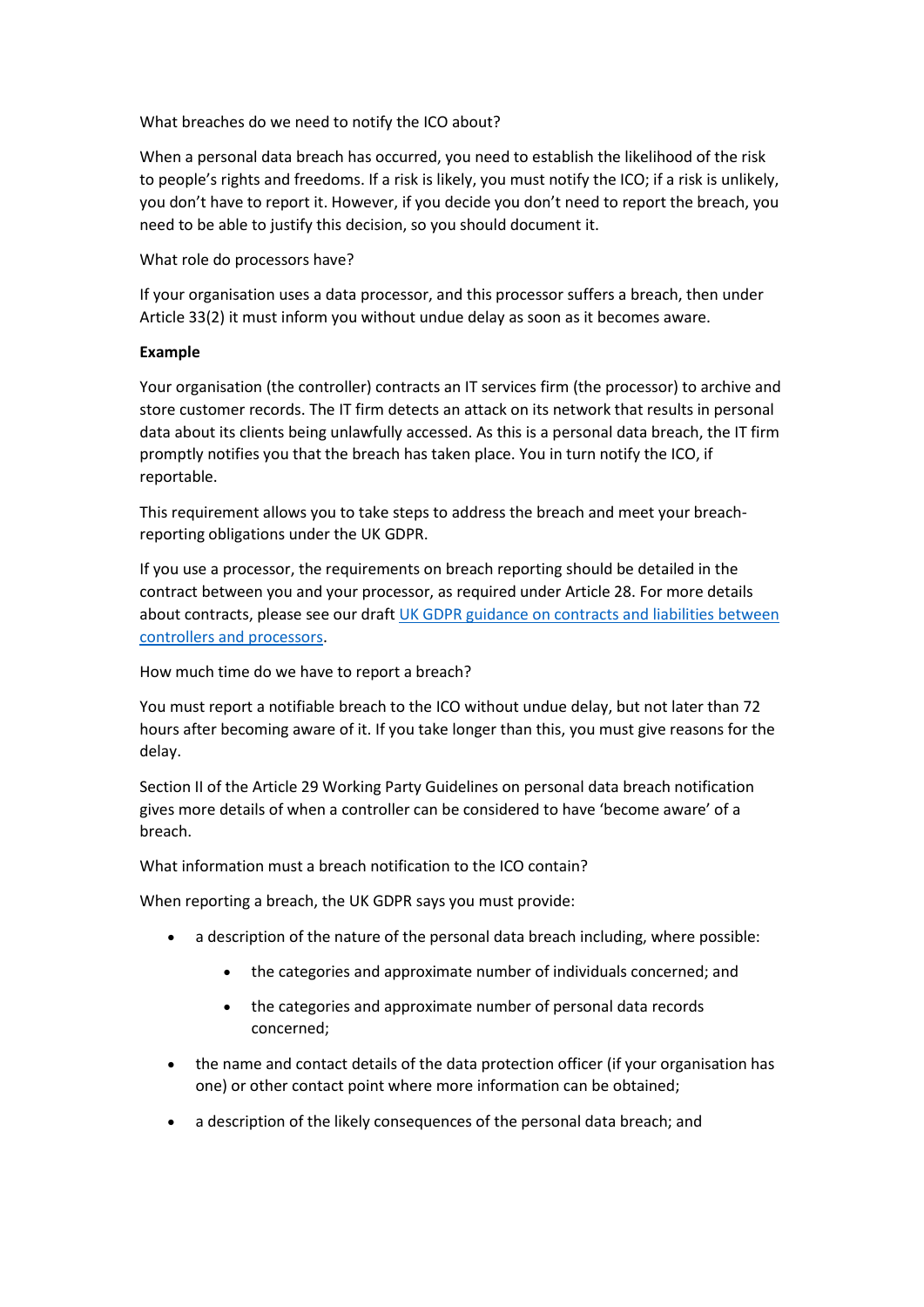• a description of the measures taken, or proposed to be taken, to deal with the personal data breach and, where appropriate, of the measures taken to mitigate any possible adverse effects.

What if we don't have all the required information available yet?

The UK GDPR recognises that it will not always be possible to investigate a breach fully within 72 hours to understand exactly what has happened and what needs to be done to mitigate it. So its Article 33(4) allows you to provide the required information in phases, as long as this is done without undue further delay.

However, we expect controllers to prioritise the investigation, give it adequate resources, and expedite it urgently. You must still notify us of the breach when you become aware of it, and submit further information as soon as possible. If you know you won't be able to provide full details within 72 hours, it is a good idea to explain the delay to us and tell us when you expect to submit more information.

## **Example**

You detect an intrusion into your network and become aware that files containing personal data have been accessed, but you don't know how the attacker gained entry, to what extent that data was accessed, or whether the attacker also copied the data from your system.

You notify the ICO within 72 hours of becoming aware of the breach, explaining that you don't yet have all the relevant details, but that you expect to have the results of your investigation within a few days. Once your investigation uncovers details about the incident, you give the ICO more information about the breach without delay.

How do we notify a breach to the ICO?

To notify the ICO of a personal data breach, please see our [pages on reporting a breach.](https://ico.org.uk/for-organisations/report-a-breach/) These pages include a [self-assessment tool](https://ico.org.uk/for-organisations/report-a-breach/personal-data-breach-assessment/) and some [personal data breach examples.](https://ico.org.uk/for-organisations/report-a-breach/personal-data-breach/personal-data-breach-examples/)

Remember, a breach affecting individuals in EEA countries will engage the EU GDPR. This means that as part of your breach response plan, you should establish which European data protection agency would be your lead supervisory authority for the processing activities that have been subject to the breach. For more guidance on determining who your lead authority is, please see the Article 29 Working Party [guidance on identifying your lead authority.](http://ec.europa.eu/newsroom/document.cfm?doc_id=44102)

Does the UK GDPR require us to take any other steps in response to a breach?

You should ensure that you record all breaches, regardless of whether or not they need to be reported to the ICO.

Article 33(5) requires you to document the facts regarding the breach, its effects and the remedial action taken. This is part of your overall obligation to comply with the accountability principle, and allows us to verify your organisation's compliance with its notification duties under the UK GDPR.

As with any security incident, you should investigate whether or not the breach was a result of human error or a systemic issue and see how a recurrence can be prevented. Human error is the leading cause of reported data breaches. To reduce the risk of this, consider:

mandatory data protection induction and refresher training;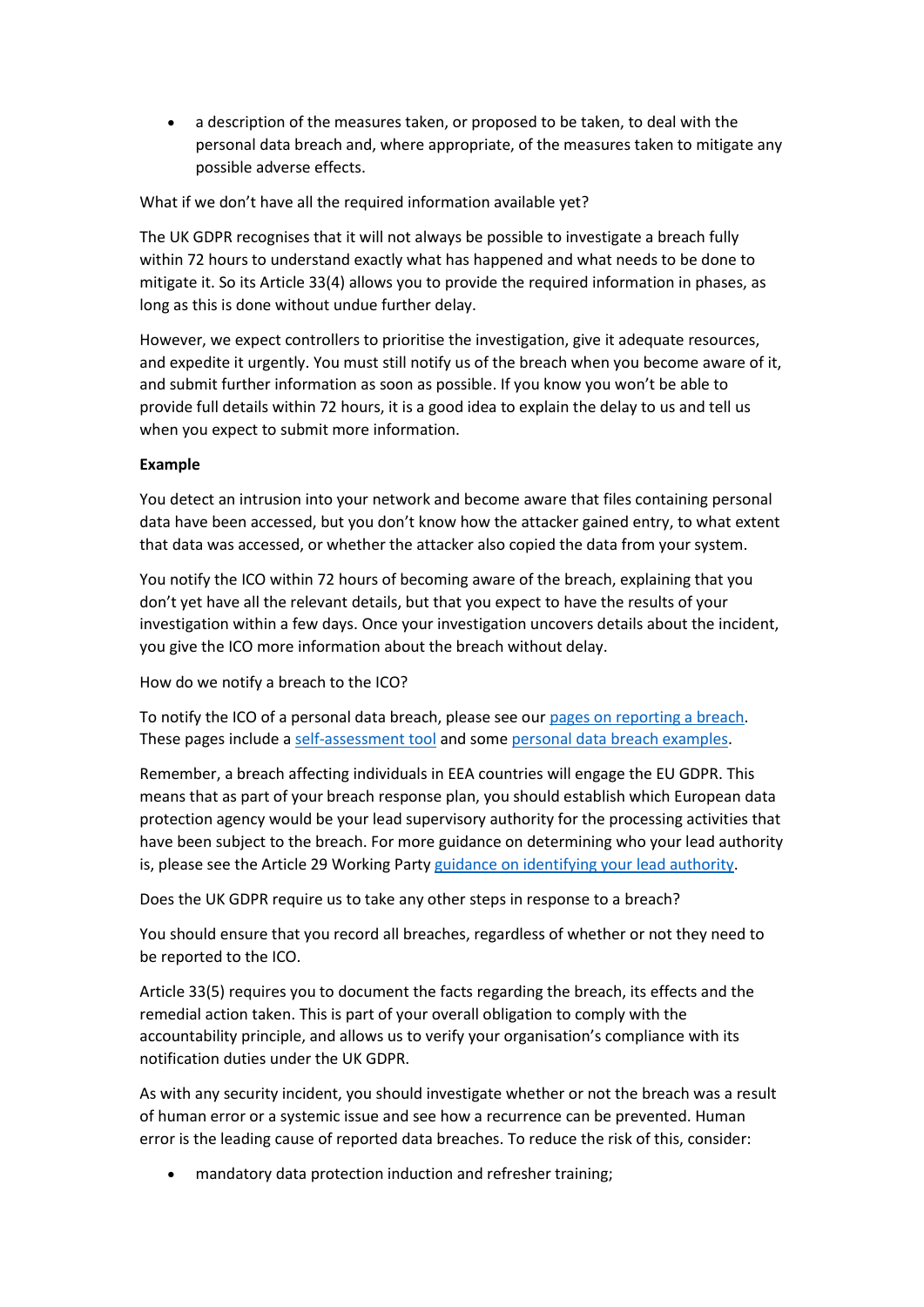- support and supervising until employees are proficient in their role.
- updating policies and procedures for employees should feel able to report incidents of near misses;
- working to a principle of "check twice, send once":
- implementing a culture of trust employees should feel able to report incidents of near misses;
- investigating the root causes of breaches and near misses; and
- protecting your employees and the personal data you are responsible for. This could include:
	- Restricting access and auditing systems, or
	- Implementing technical and organisational measures, eg disabling autofill.

As mentioned previously, as part of your breach management process you should undertake a risk assessment and have an appropriate risk assessment matrix to help you manage breaches on a day-to-day basis. This will help you to assess the impact of breaches and meet your reporting and recording requirements. This will provide a basis for your breach policy and help you demonstrate your accountability as a data controller.

#### What else should we take into account?

The following aren't specific UK GDPR requirements regarding breaches, but you should take them into account when you've experienced a breach.

As a result of a breach an organisation may experience a higher volume of data protection requests or complaints, particularly in relation to access requests and erasure. You should have a contingency plan in place to deal with the possibility of this. It is important that you continue to deal with those requests and complaints, alongside any other work that has been generated as a result of the breach. You should also consider how you might manage the impact to individuals, including explaining how they may pursue compensation should the situation warrant it.

It is important to be aware that you may have additional notification obligations under other laws if you experience a personal data breach. For example:

- If you are a communications service provider, you must notify the ICO of any personal data breach within 24 hours under the Privacy and Electronic Communications Regulations (PECR). You should use our PECR breach notification form, rather than the GDPR process. Please see our [pages on PECR](https://ico.org.uk/for-organisations/guide-to-pecr/) for more details.
- If you are a UK trust service provider, you must notify the ICO of a security breach that may include a personal data breach within 24 hours under the Electronic Identification and Trust Services (eIDAS) Regulation. You can use our [eIDAS breach](https://ico.org.uk/media/for-organisations/forms/2172646/eidas-regulations-breach-notification-form.docx)  [notification form](https://ico.org.uk/media/for-organisations/forms/2172646/eidas-regulations-breach-notification-form.docx) or the GDPR breach-reporting process. However, if you report it to us under the UK GDPR, this still must be done within 24 hours. Please read our [Guide to eIDAS](https://ico.org.uk/for-organisations/guide-to-eidas/) for more information.